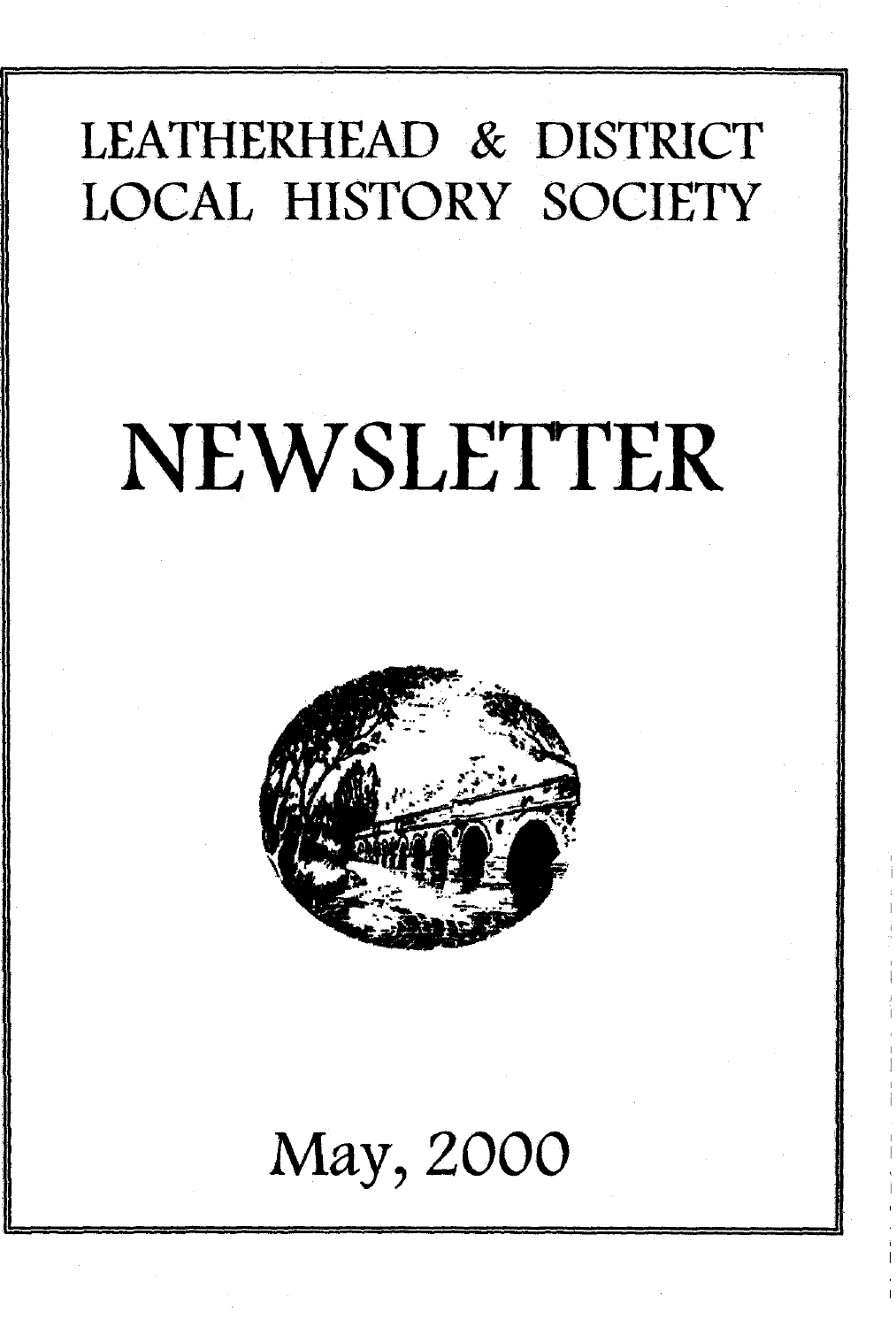#### **LEATHERHEAD & DISTRICT LOCAL HISTORY SOCIETY Hampton Cottage, 64 Church Street, LEATHERHEAD Surrey KT22 8DP Tel: 01372 386348**

**CHAIRMAN SECRETARY TREASURER** Peter A. Tarplee *Peter A. Tarplee Vacancy**Judith Mills O1372 372146* 01372 452301 **The Society meets on the third Friday of the month in at the Letherhead Institute from September to May. For details see programme in this issue. 2000 Membership Subscriptions Ordinary...........................................£9.00 Associate...........................................£4.00 junior (under 18)............................ £1.00 MEMBERSHIP SECRETARY\_\_\_\_\_\_\_\_\_\_\_ Jack Barker\_\_\_\_\_\_\_\_\_\_\_\_\_\_\_\_\_01372 458469 The Museum is open from April until December at the following times: Thursday 1:00 p.m. to 4:00 p.m. Friday** 10:00 p.m. to 1:00 p.m.<br> **Saturday** 10:00 p.m. to 4:00 p.m. **Saturday 10:00 p.m. to 4:00 p.m. SUB-COMMITTEE CHAIRMAN\_\_\_\_\_\_ Alan V. Pooley\_\_\_\_\_\_\_\_\_\_\_\_\_\_\_ 01372 374093 The Library is open from 10:30 am to 1:00 pm on Tuesday, Thursday & Friday and from 10:00 am to 12:30 pm on the first Saturday in the month or by arrangement with the librarian. LIBRARIAN\_\_\_\_\_\_\_\_\_\_\_\_\_\_\_\_\_\_\_\_\_\_\_ Gwen Hoad\_\_\_\_\_\_\_\_\_\_\_\_\_\_\_\_\_01372 273934 The Records are available for study by arrangement. RECORDS SECRETARY Brian Godfrey 01372 454654 Lectures on the local history of the area may sometimes be given to other local societies by our members. LECTURE SECRETARY Gordon Knowles 01372 458396 The Newsletter is published quarterly.** *Copy for the August 2000 issue should reach the Society's Office by 17July2000* **NEWSLETTER EDITOR** John Wettern 01372 459277 **The Friends of Leatherhead Museum support the Society's work in the Museum SECRETARY Thelma Lucas 01372 844345**

Registered Charity No. 802409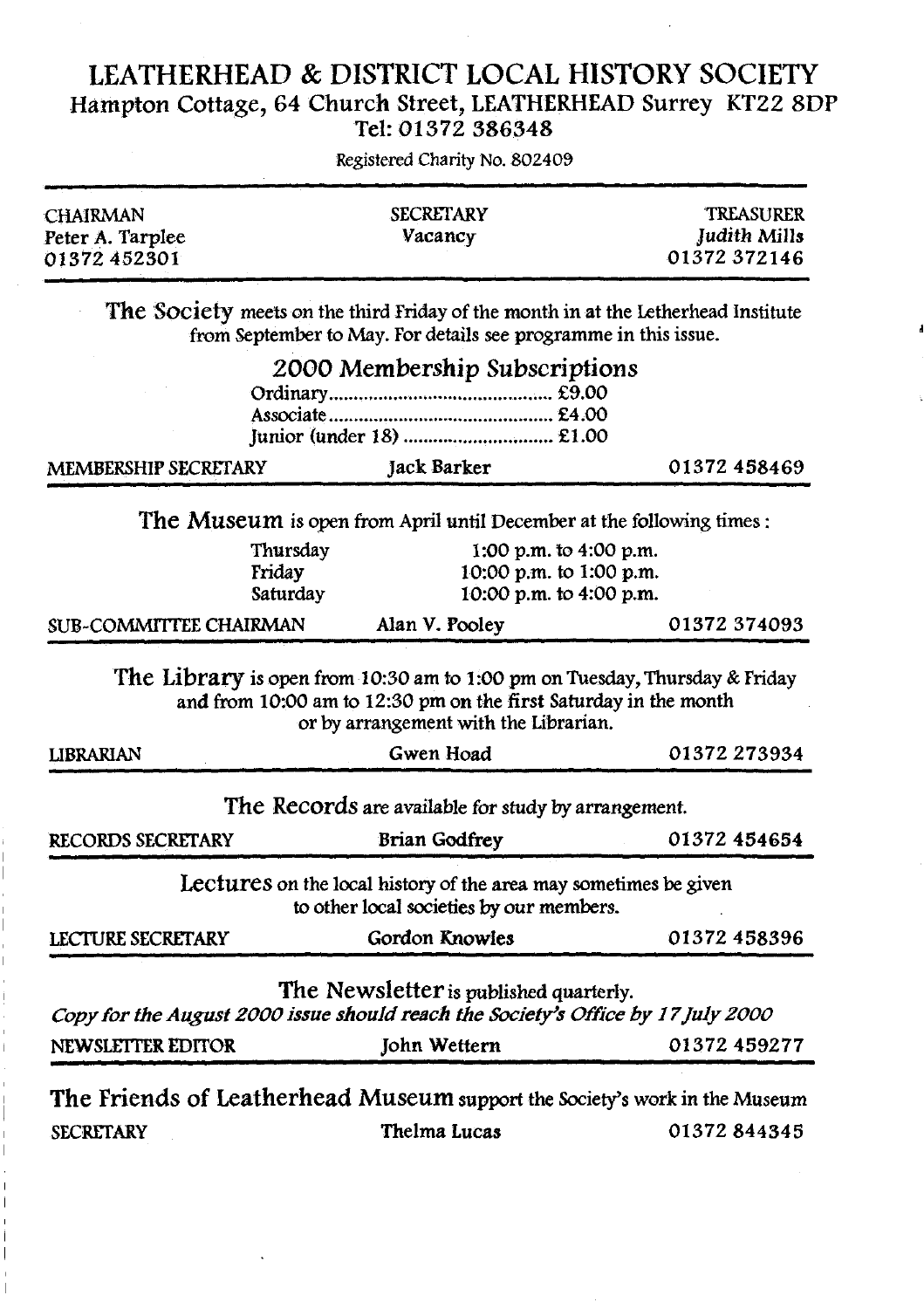#### **FROM THE CHAIRMAN**

**I am writing these notes just after our Annual General Meeting. At this meeting we lost the services of our Secretary and our Archaeology Secretaiy. I would like to thank Thelma Lucas for taking over the secretarial duties after Joyce Fuller's death and for maintaining the administrative functions until now. Ernest Crossland has been the Society's Archaeology Secretary for about 20 years : he is also a loyal participant in so many other areas of the Society's activities. He now feels that he will be unable to continue with committee work.**

**Ernest was unable to be present at the AGM, however our President, Derek Renn, paid tribute to his long service with the Society and spoke of a presentation that would be made to him sometime in the near future.**

**We were pleased that two new members were elected to the committee at the meeting . Ernest's replacement as Archaeology Secretary is Pauline Hulse. Pauline is a very keen archaeologist who has taken part in many excavations in Surrey. She is also one of the team who, for a few years, have been processing and cataloguing our society's archaeological collection. Trevor Marchington has also joined the committee. Trevor wrote the article in the 1999 Proceedings on wartime defences and he also gave a talk on the subject after last year's AGM.**

**We are, of course, without a Secretary and this must be our greatest need at present. I would, however, thank Pam and Gordon Knowles for volunteering to look after the distribution of the Newsletters, as the prompt dispatch of these is most important in maintaining contact with our membership.**

**After the A.G.M. Alan Pooley, the Chairman of our Museum Committee,** spoke on *What is a Museum?* As was said at the A.G.M., under Alan's **leadership the museum has changed out of all recognition and now, as well as the stewards, up to 13 members have been working there regularly so that a greater proportion of our collection has been documented than hitherto. There have been a number of changes made to the displays during the closed period and further improvements are planned**

*Peter Tarplee*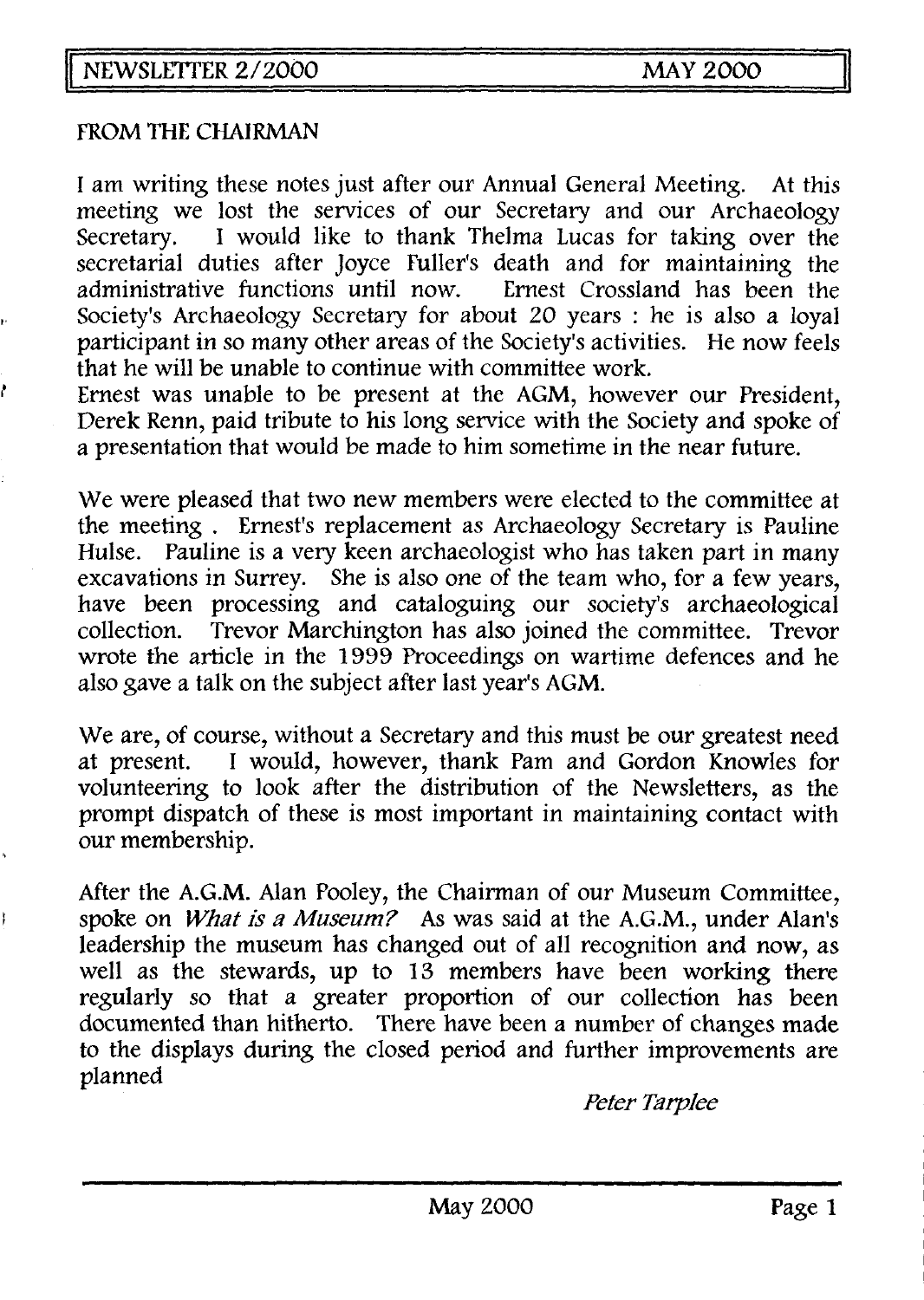#### KENNETH GRAVETT - R.I.P.

**Many members will already be aware that Ken Gravett died on 20th November last. He had been a member of this Society for a number of years but was well known as the Chairman of the Surrey Local History Council. He was the main organiser of their annual symposia which have been held successively at Dorking, Guildford and Chertsey. Ken** was also a Vice-President of Surrey Archaeological Society and for many<br>vears had been President of Kent Archaeological Society Ken was vears had been President of Kent Archaeological Society. **perhaps best known for his knowledge of old buildings and his willingness to buy copies of every book published on Surrey.**

**A meeting to commemorate Ken's life is being organised by the Surrey Archaeological Society and the Surrey Local History Council at Wanborough Barn on Saturday 23rd September.**

#### **MAURICE EXWOOD - R.I.P.**

**Although his main local history activities have been with Nonsuch Antiquarian Society, Maurice Exwood was also a long-standing member of this Society. It is with regret that we report his death, aged 90, last January.**

#### **WHAT IS A MUSEUM ?**

**Following the Annual General Meeting, the Museum Committee's chairman Alan Pooley gave** *a* **talk entitled "** *W hat is a Museump* **based upon the definition laid down by the UK Museums Association which** states *"Museums enable people to explore collections for inspiration*, *learning and enjoyment. They are institutions that collect, safeguard and make accessible artifacts and specimens, which they hold in trust for society*." He selected four topics from this definition: collect; safeguard; **make accessible and hold in trust.**

**He stated that whilst every museum must have a Collection, these collections can be of a very varied nature. He cited the Weald and Downland Museum at Singleton as an example of a particular type, whilst Sir John Soane's Museum in London had no specific theme. At Leatherhead, the Society's Museum had amassed a significant collection of**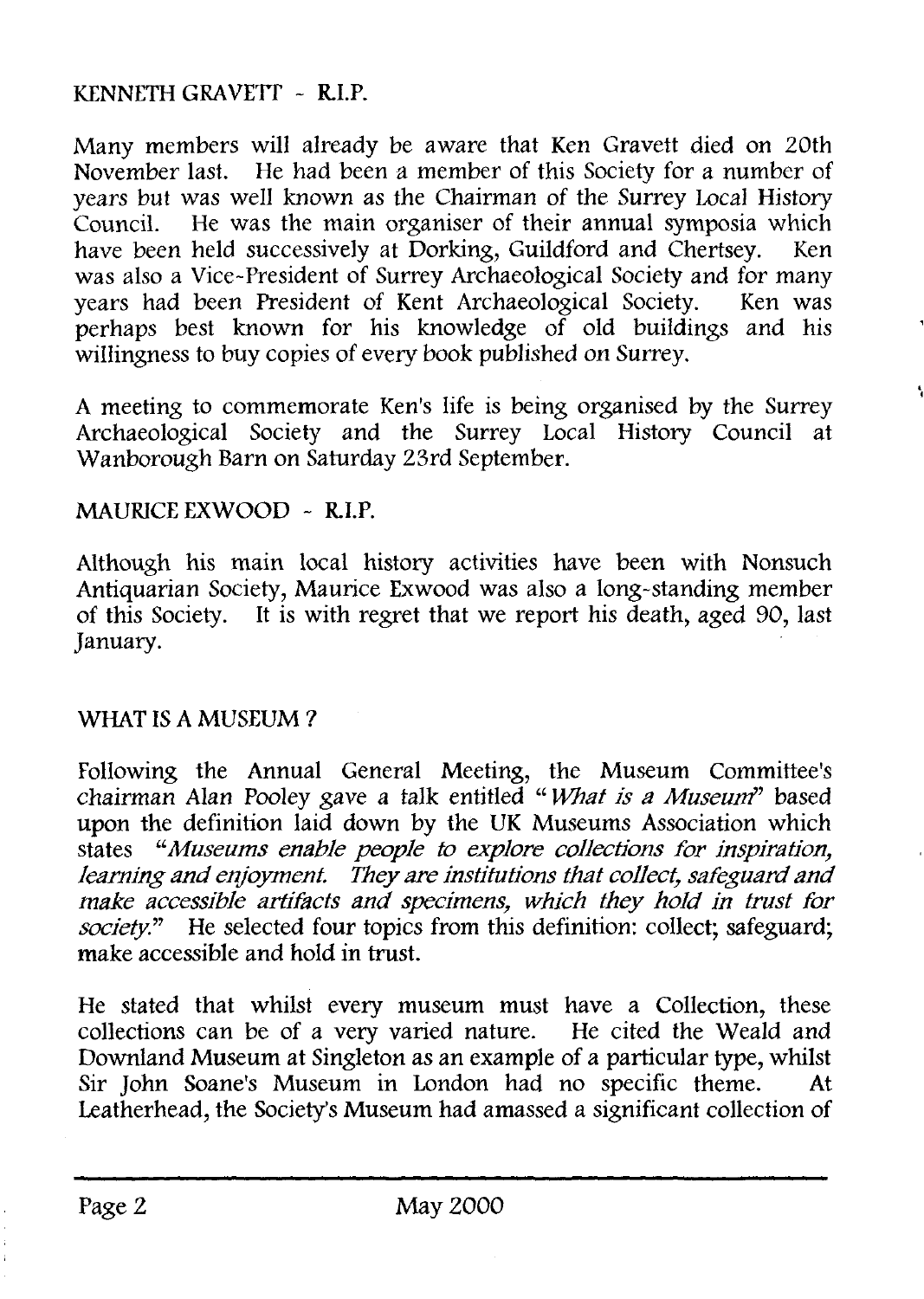**varied items but thought was now having to be given to defining more succinctly future collecting and display policy.**

**Splitting Safeguard into conservation and security, he outlined the principal factors that can cause deterioration, suggesting that the Society should in particular plan to improve humidity control.**

**Security starts with having accurate knowledge of exactly what is in the Collection and where it is, and extends then to prevention of theft or accidental damage. This section was concluded with a reference to the requirement for an emergency plan for rapid implementation should such a disaster as flooding occur, and expert assistance be needed for dealing with say sodden documents.**

**Alan explained that not only can a museum make its service accessible by receiving visitors but also by actively by going out to schools, holding** exhibitions and in many other ways. **legislation, notably the Disability Discrimination Act, and both the Society and the Trustees were advised that although Hampton Cottage, i.e. the Museum, was a Grade 2-Listed building, this did not remove the responsibility to plan and implement significant improvements.**

**Holding in trust signified that for a registered museum, the Collection could in general not be disposed of, as it was regarded as being in the public domain.**

**Although there was still a vacancy for a Society Curator for its museum, the task had been significantly reduced in content by dissipation of peripheral activities to other volunteers, and this practice would be extended as and when new volunteers stepped forward.**

**He concluded by referring to the work of the Friends of the Museum who are intending to compile a list of people who have an interest in or expert knowledge of particular specific subjects, which would be of great assistance to those undertaking the auditing and updating of records and for the Stewards to use in fielding questions in the Museum.**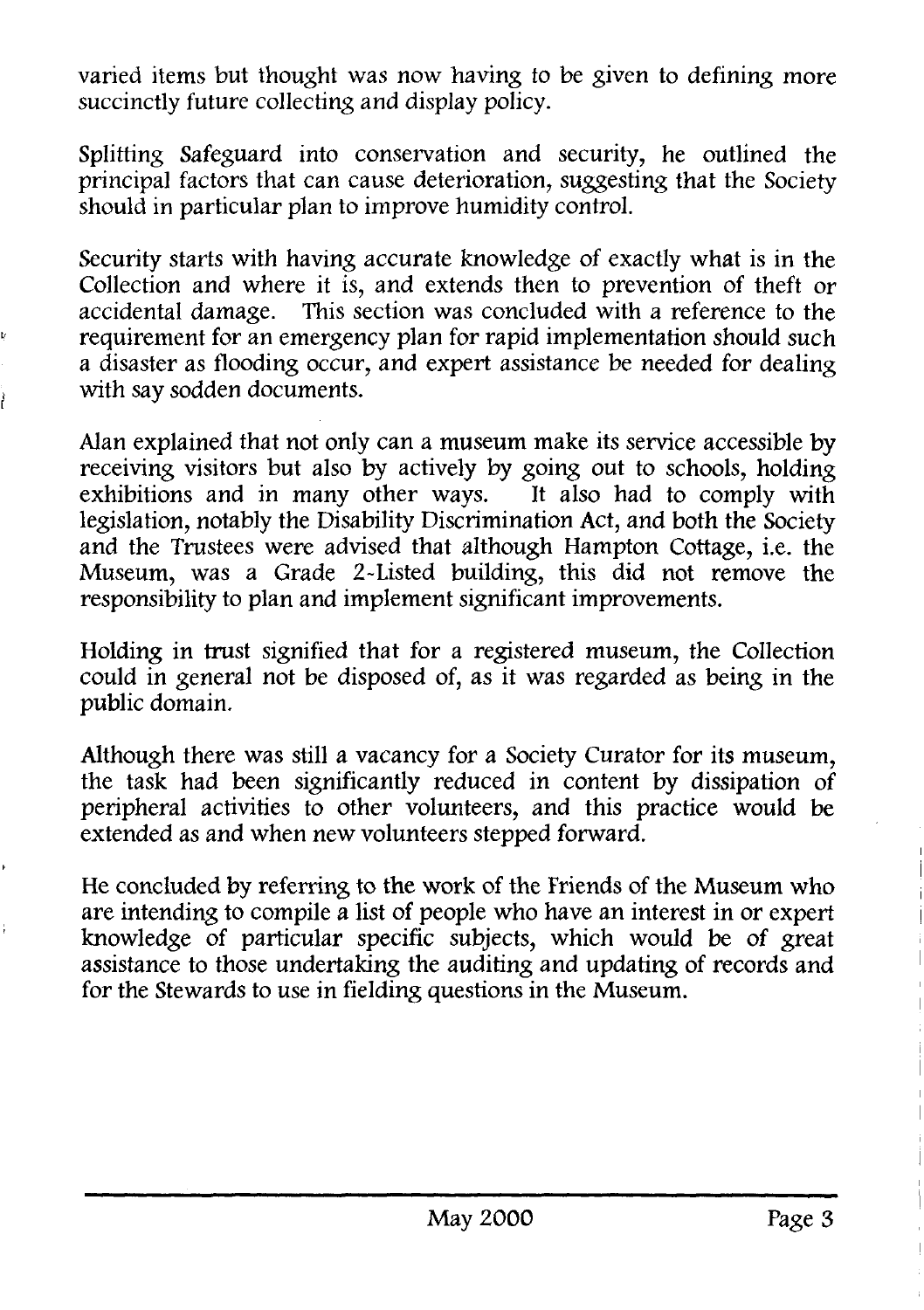#### **NEWS FROM THE LIBRARIAN**

*"Mordccai C ubitt Cooke - Victorian naturalist, m ycologist, teacher and eccentrid***' is the title of a book by Mary P.English which is in the Library. Published by Biopress Ltd in 1987, it describes how Cooke helped to found the Quekett Microscopical Club in 1865 for like-minded naturalists both amateur and professional. It goes on to say —**

**"The year 1868 saw field excursions firmly established as an important part of the Club's activities. The June outing to Leatherhead was followed for the first time by an Excursionists' Dinner at the Swan Hotel, an occasion which proved such a success that it became an annual event. The Swan, in Leatherhead's main street, was a seventeenth century coaching inn which was still functioning as such in 1905, despite the fact that the railway had come to the town in the** *1850s. In the 1860s,* **however, the inn was famous for more than its** *'post-horses and carriages; superior lock-up coach houses'* **a handbill issued by its proprietor William Moore, proclaimed under an engraving of the building.**

**"The situation of this beautiful village is too well known to require much comment, as it is presumed to stand unrivalled for its views and delightful rural retirement. . . To the admirer of Nature, geologist, or disciples of Isaac Walton, Letherhead and its immediate neighbourhood hold out many inducements, and the quick transit which may be made by Railway to the Metropolis, must render it most desirable . . . An excellently supplied Larder. Choice Wines and Piquant Liquers"**

**An account written about ten years later confirms this:**

**"It would be too provoking perhaps, if I were to enumerate all I can recall of the stacks of varied eatables and drinkables which were heaped upon the tables ..."**

**"Obviously the Excursion Committee knew exactly what it was doing when it picked on the Swan for its first Dinner, and it is easy to imagine the gentlemen, after a good day in the field, and untrammeled by the presence of the fairer sex, relaxing under the influence of the Excellent Larder and Choice Wines until the evening was drawn to a close with one of those sing-songs so beloved of the Victorians, and in which Cooke, with his good tenor voice and propensity for writing verse, would play an important part. A collection of the songs he wrote for these dinners was published in 1878 by Keating & Co., Steam**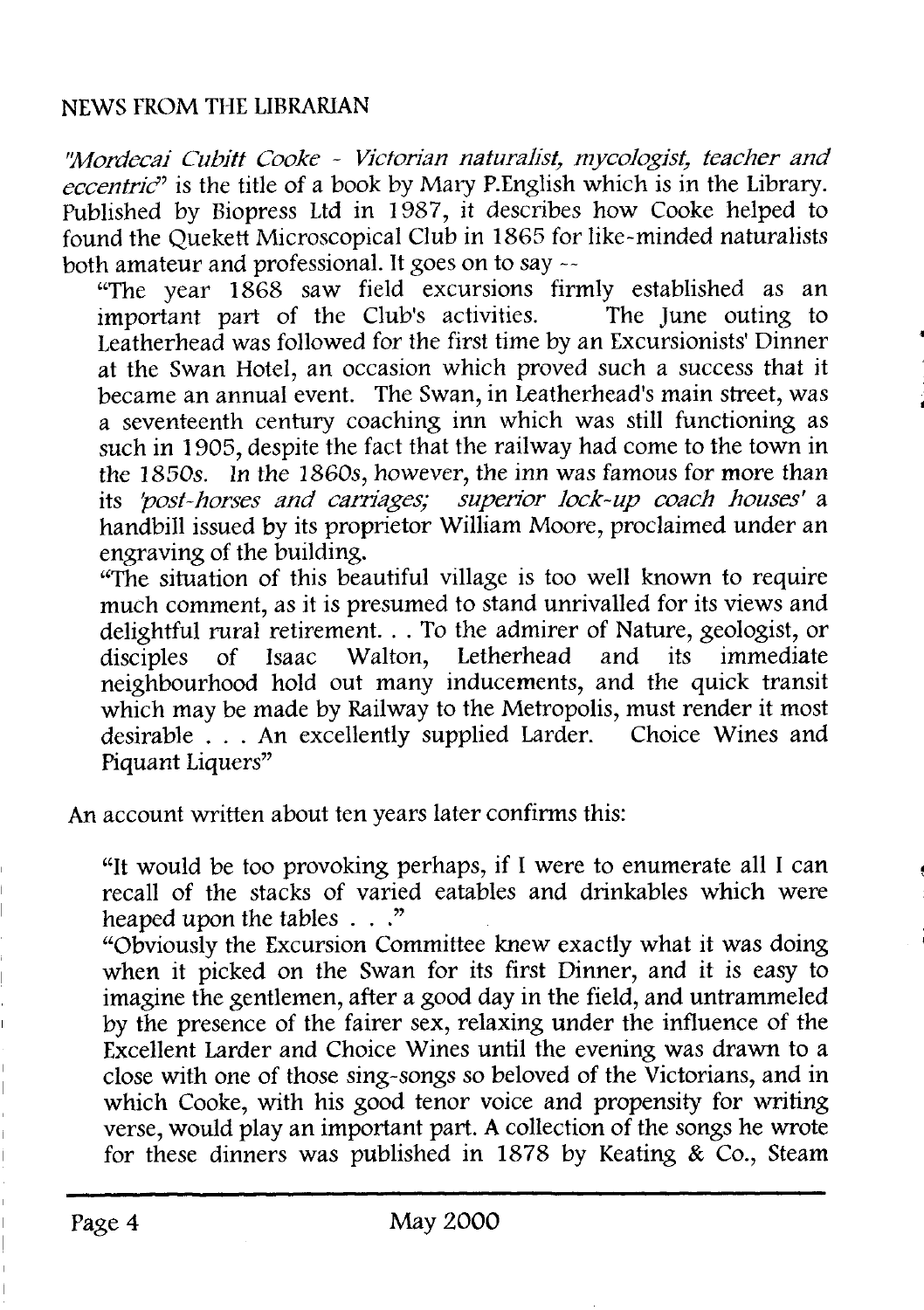**Printers. Nearly all at least have a reference to the pleasures of alcoholic refreshment of which Cooke was clearly, by now, a devotee. He had come a long way from his teetotal upbringing and his days in the Temperance Band in Norwich, but he has left no record of the circumstances which led to this radical change in his convictions."**

**Here is the most charming, perhaps, of the songs quoted in the book.**

*"Down in a green and shady bed, Not very far from Leatherhead, A modest violet grew; Its stalk was bent, it hung its head, And hither sixty Cockneys lied, To take a private view. This lovely flower in secret bower, Invisible did dwell; They found it out, His past a doubt, Discovered by the smell. They sniffed the odour with delight, They saw the sun set out of sight, They saw the moonlight pale;*

*They heard the 'Swan'of Leatherhead Flutter her pinions overhead,. . . "*

**This and other books are housed within the Institute Library.**

**Recent additions include: -**

# **SURREY - INDIVIDUAL TOWNS AND VILLAGES**

#### **EPSOM & EWELL**

Abdy, Charles - "*Epsom & Ewell in Parliament*." Nonsuch Antiquarian **Society Occasional Paper No. 26,1995 [Includes Surrey W. to 1885 Leatherhead was in Surrey W.]**

# **LEATHERHEAD**

Ì

Stanbury, Florence A.  $-$  "*The Story of the Cotonian Collection*." Plymouth **City Museum & Art Gallery, 1992 [The cover bears a painting of the interior of The Priory]**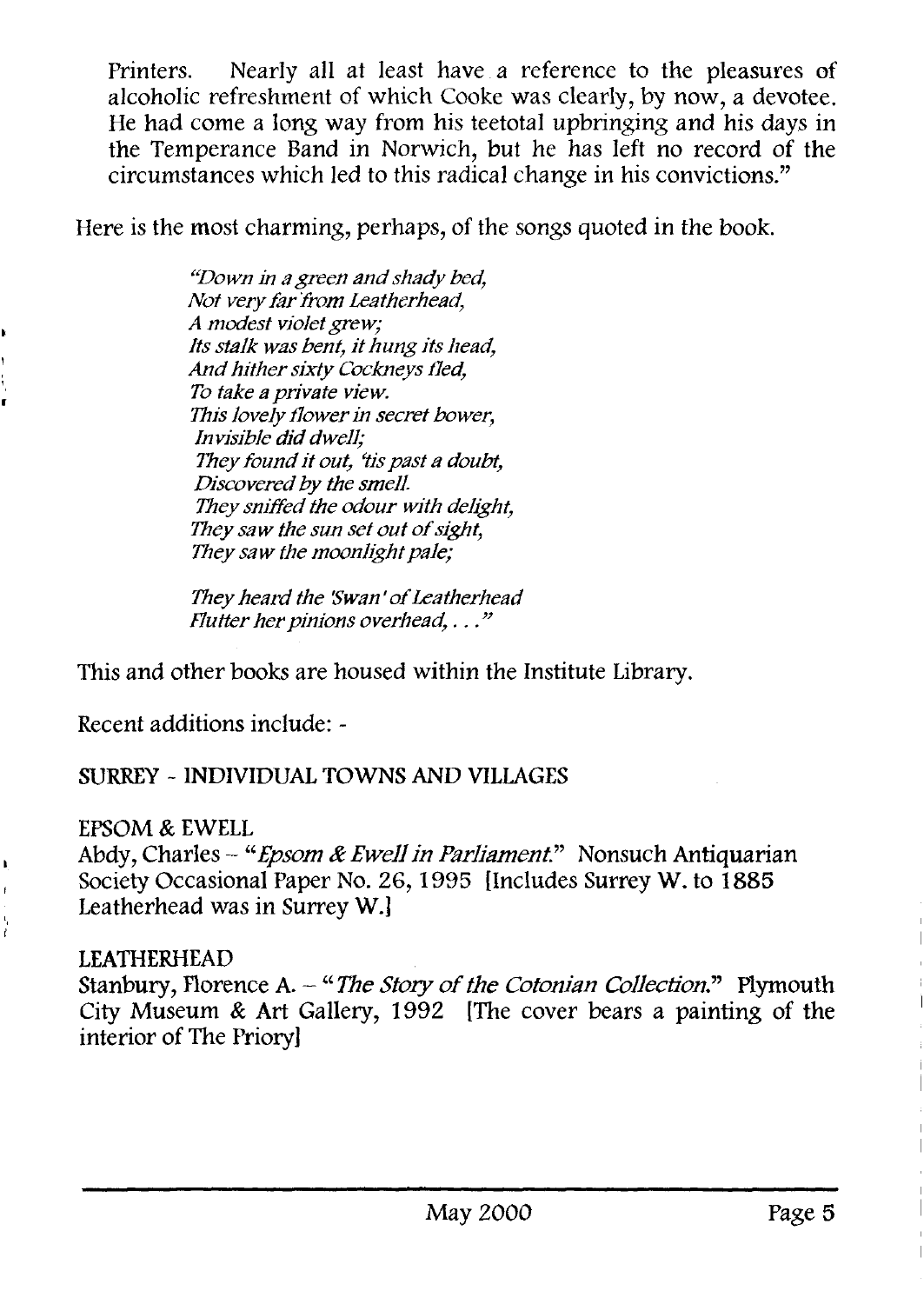**MOLE VALLEY**

**Mole Valley District Council ~** *M ole Valley Local Plan,* **deposit version, April 1996; schedule of proposed modifications, May 1999; also Schedule of Inspector's recommendations & Council's response, May 1999.**

**In case of difficulty in finding what you want please contact the Society's Librarian (details on the front inside cover of this Newsletter). Don't forget your current L&DLHS card when you visit the library.**

*Gwen Hoad*

#### **Leatherhead Museum - "On the Web"**

**The History Society and the museum are keeping up with their peers and are now able to boast having a web site as well as having facilities to exchange E-mails with Internet users world-wide.**

**The web site, the address of which is**

**<http://freespace.virgin.net/frank.haslam/sites/ladlhistsoc/index.html> has already attracted enquiries from far away places.**

**A message from Canada was from an individual who had been educated at the City and Freemans School in Ashtead. He wanted information about the history of Ashtead Park.**

**A former resident of Fetcham who was a child during World War 2 told us that he was writing up his father's diaries. He asked if anyone living in Leatherhead during that time remembered attending the Crescent Cinema. He said he would like to know the names of some of the films that were showing during the 1940's.** *{Any New sletter reader who can assist, please drop a line to your Editor. Thanks ]*

**The same correspondent has also sent us some valuable information and reminiscences about his family's life in Fetcham and his mother's shop at 89 The Street.. Here's one quote : "** *The shop had its window blown out* by a V1 bomb. It housed my mother's hair dressing business but it also had a lathe where my father turned parts for torpedoes. He was a foreman at Stoner & Saunders of Paddington run by a Mr Saunders who *lived in Eastwick Drive, Great Bookham*". He also mentions by name **many of their neighbours, also describing the shops and their owners.**

*John W ettem*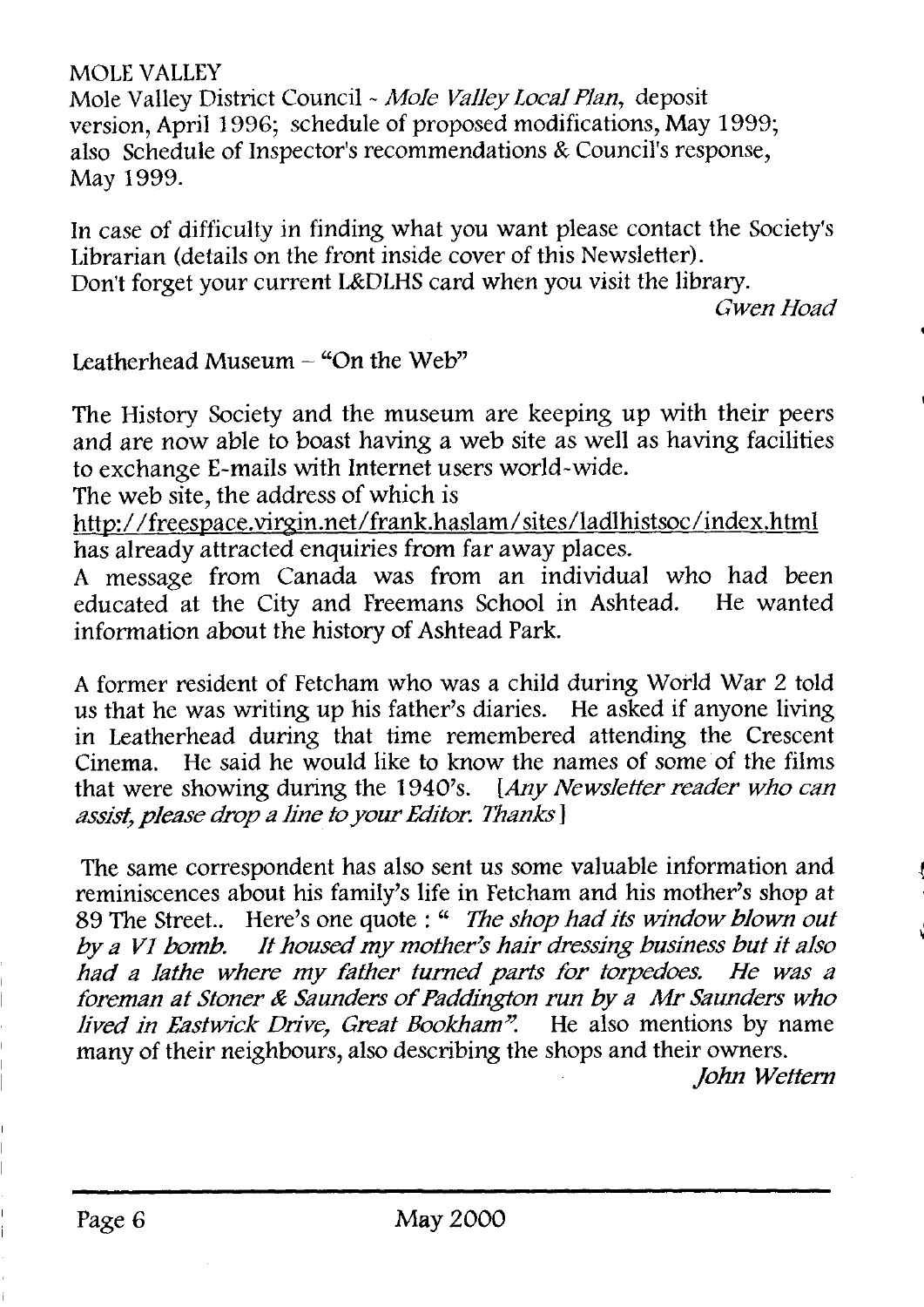#### **BOOKHAM COMMONS**

**At the Society's March meeting lan Swinney, Warden of Bookham Commons, gave a well-illustrated and fascinating talk on the history of the Commons.**

**The oldest record of ownership of the Commons is in 666 AD when the Abbey at Chertsey owned "The Ley Northward", with grazing for 40 hogs and a for a further 20 on adjacent land. The woodland was then very much a w ild** *wood* **with oak, elm and willow, though, with increased grazing, the patches of scrub and grassland would have been kept down. There would have been deer, cattle, and even possibly wolves on the common. Ian reminded us that Surrey was still the most heavily wooded county in the country with some 19.5% of the land area given over, though much of the common land today was scrub and heath.**

**Bookham Commons today cover 450 acres of which 300 are given over to oak, many being the 5th generation. Aerial photographs showed the three commons and the changes which have taken place over the last 50 years. Cattle had grazed up to 1949, but their withdrawal and the demise of the rabbit population through myxomatosis allowed uncontrolled growth of grasses and scrub causing the demise of numbers of wild life.**

**Controlled management of the commons by the National Trust, owners since 1923-25, was now ensuring that many different types of flora and fauna were thriving again. Blue orchids now grew in one area and over 1,000 different types of insect had been recorded. The work of coppicing and maintenance of paths etc. is undertaken by Ian and a group of volunteers, some of whom we were pleased to see at the meeting.**

**The commons were almost lost in 1923 when a builder bought Bookham Common with an eye on development. The community raised £1,100 to buy it from him and gave it to the National Trust.**

**Little Bookham Common was given to the Trust by the landowner in 1924 and Banks Common in 1925 was also gifted. The three cottages on the common date from the 16th and 17th C, as does the original house around which the Bookham Grange hotel was built, though unfortunately the Warden's own cottage dates only from the 1960's when it was built on the site of a demolished 16th C building.**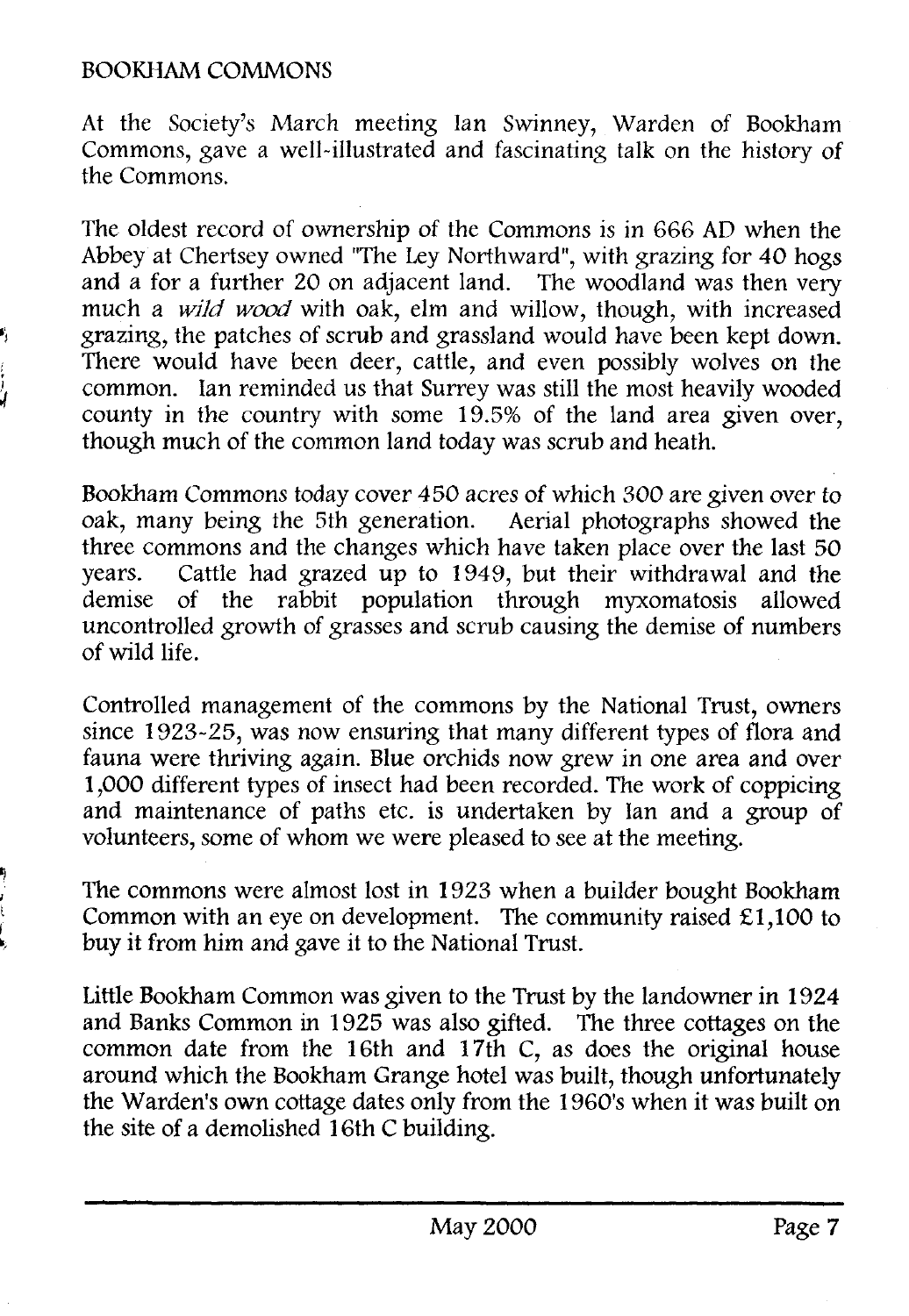**"100 Pound Bridge" in the northwest of the commons is nothing to do with its weight or value, but rather from the fact that it is on the boundary** between Effingham and Bookham '*hundreds*', the medieval parish land<br>measure. Equally "Mark Oak", on the boundary of the commons with Equally "Mark Oak", on the boundary of the commons with Fetcham, refers to the traditional *'beating of the bounds* on New Year's **day. There would have been an oak which identified the boundary and** marked as such. The origin of the name of the "Isle of Wight " ponds is<br>not so clear. The map of 1615 shows "fishponds", which would have The map of 1615 shows "fishponds", which would have **been stewponds for carp, a staple diet of the Chertsey Abbey monks. Photographs of the late 19th C. show the man-made dam still in evidence. Today the ponds have changed their outline and, currently work is in hand to stabilise the banks and to re-introduce appropriate plants.**

**Ian strongly believes that records and photographs of the commons should be in the public domain and asks that if residents have old postcards or photographs to contact him so that copies can be taken.**

**A walk on the Commons took place Saturday 8 April when visitors could see some of the features he had so vividly described.**

## *Gordon Knowles*

# **NEWS FROM THE FRIENDS OF LEATHERHEAD MUSEUM**

**At our recent Annual General Meeting we said goodbye to John Rosser who has been Chairman of the Friends Committee for many years. We thank you most sincerely for all you have done and we are glad that you are continuing to be a steward.**

**Gwen Hoad made a presentation to John on behalf of us all.**

**The Chairman's report to the members included a mention of a very enjoyable visit to Chatham Dockyard. For future outings it was suggested that we visit other museums. This could be of interest to stewards. If anyone has any other ideas, please let me know. The meeting discussed a suggestion that the annual coffee morning and** *bring and buy sale* **should this year be held on a Saturday so that more people would be able to attend.**

**At the election of officers the existing committee members were all reelected and John Wettem was unanimously elected as our new chairman. We welcome him to the post and we hope he will enjoy his time with us. John is also the Society's Publicity Co-ordinator.**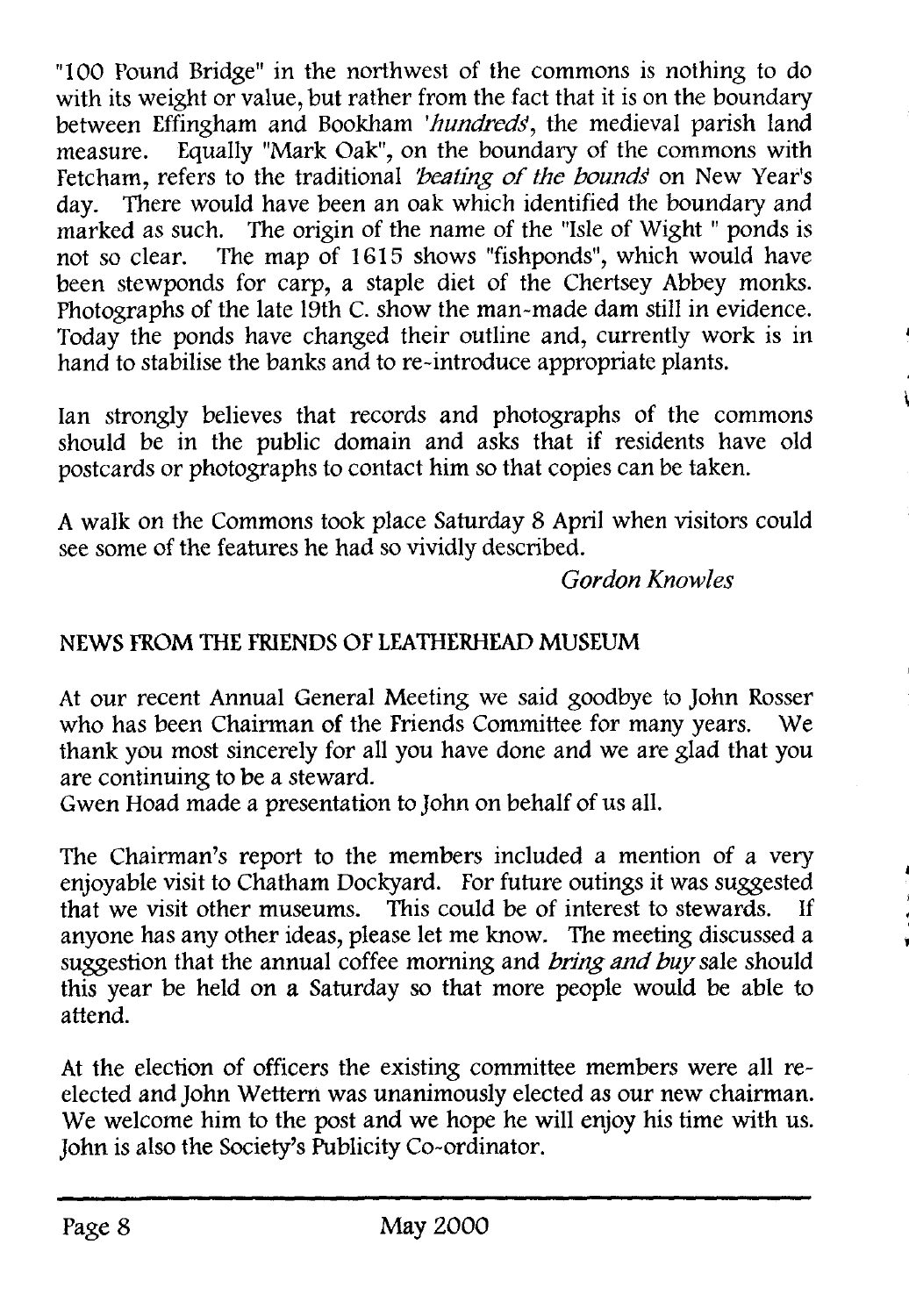The meeting also agreed that the subscription to the Friends should be increased to £3 per person; £5 for a couple. The present £1 **increased to £3 per person; £5 for a couple. The present £1 subscription has been in force since the Friends group was formed. Now it is not enough to cover expenses.**

**Stewards We still need more stewards. The numbers have shrunk\_due to retirements, also the sad death of Peter Calnan. We have three new volunteers which is great but we could certainly do with a few more. Anyone who would like to know more about what is involved in being a steward is invited to contact me.**

**After the business meeting Alan Pooley gave a talk which is reported below.**

*Thelma Lucas*

# **MUSEUM IN NEED OF EXPERTS**

**At the Friends' Annual General Meeting Alan Pooley, Chairman of the Museum Committee gave us some valuable reflections on the role of the museum, its problems and aspirations. His presentation stimulated some useful discussion and provoked many ideas. Some of these will be reported more fully in a later edition of the Newsletter.**

**One important theme was the nature of the collection and the recording of the many items, not only those on display but those which have to be kept in store because of the restricted space at Hampton Cottage. He explained that some items are objects that we know very little about. We are fortunate to have members who are expert in subjects such as** geology, archaeology, industrial history and so forth but there many areas **where we just have not got the knowledge. The question was where to seek it.**

**In the ensuing discussion it was agreed that there surely had to be a pool of knowledge on many subjects from among the Society's members, perhaps even their friends and contacts. It was suggested that the word "***expert***' was perhaps off-putting : people are often too modest to claim to be an expert. Rather, the museum committee needed to be able to call on anyone who, either through their work or their hobbies has a 'pet subject' which they had made their own. One example given was military medals, and one of those present, whilst denying that he was an expert,**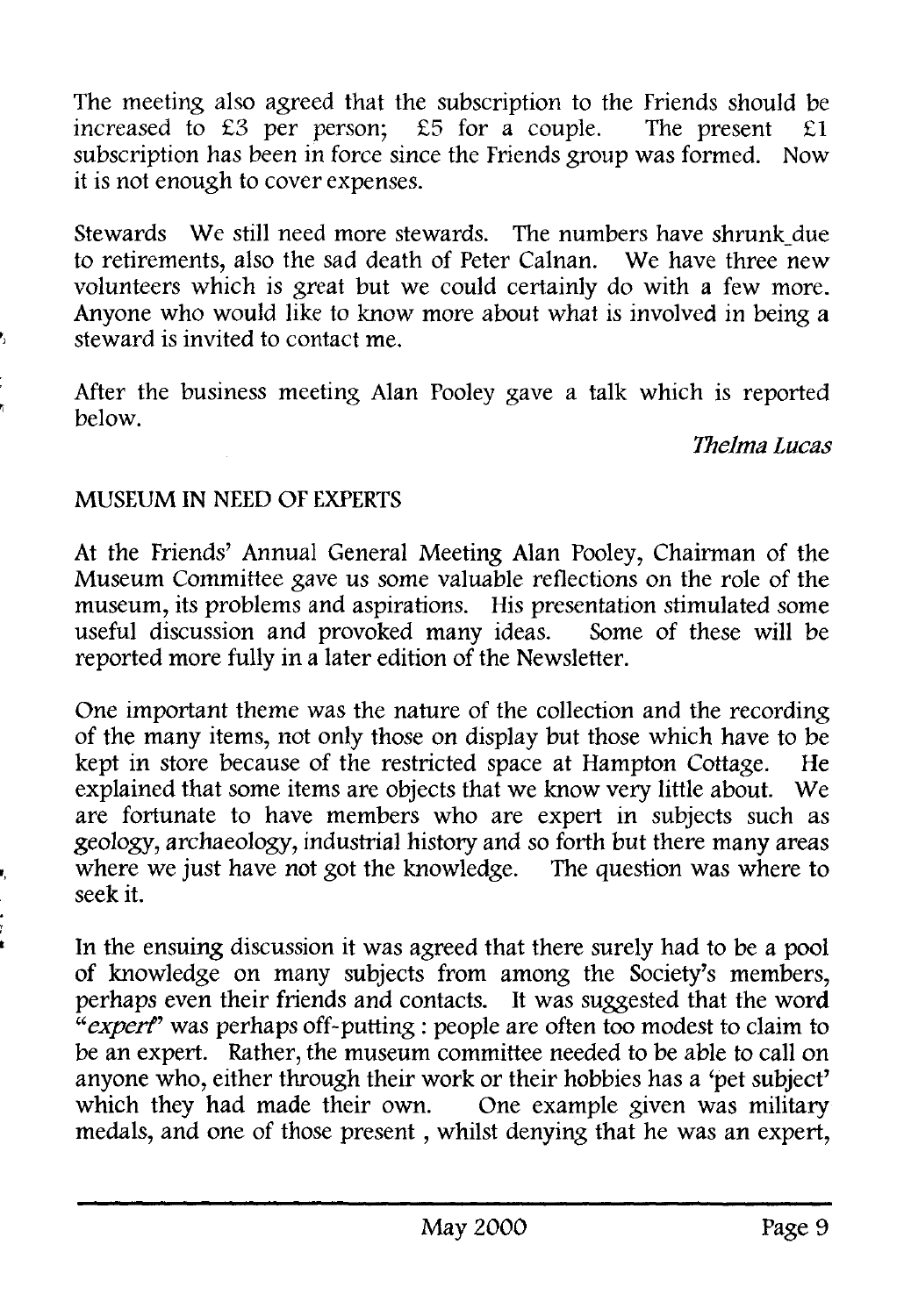**offered to help in identifying these or at least helping to find an authority who might offer the necessary knowledge.**

**Alan undertook to help by indicating some of the areas where his committee would welcome assistance. Meanwhile any Society member who feels that he or she would be interested to share in this work might like to contact Alan Pooley or a member of the Museum Committee.**

*<i>John Wettern* 

## **VIDEO OF OLD FILMS**

**The South East Film and Video Archive has transferred the films deposited by the Society on to a video, and we now have a copy. This contains eight items with a total running time of about two hours. The order of the items on the tape (with approximate running time) is as follows : ~**

| 1) 9.5 mm home movie: <i>Drunken Driving and Hunt Meeting</i> – |            |
|-----------------------------------------------------------------|------------|
| Fetcham : late $1930$ 's (?)                                    | $10$ mins. |

- 2) 16 mm : *Unveiling of Coat of Arms -* Leatherhead : 1946. 3 mins
- **3) 16 mm documentary :** *Guarding against Tooth Decay* **1970's(?) 22 mins.**
- **4) 8 mm : Leatherhead Newsreels : 1939-45 32 mins.**
- **5) & 6) 16 mm : with commentary** *Civilians in Uniform -* **Leatherhead : 1946 40 mins.**

#### **Blackheath Film Unit**

**7) 16 mm : Safety Documentary** *"Safe or Sorry''* **: 1950 (?)**

**4 mins.**

8) 16 mm : Safety Documentary *"Unguarded Moment*" : 1951 (?) **8 mins.**

**The video is presently held by the Records Secretary (see inside front cover)**

*Brian Godfrey*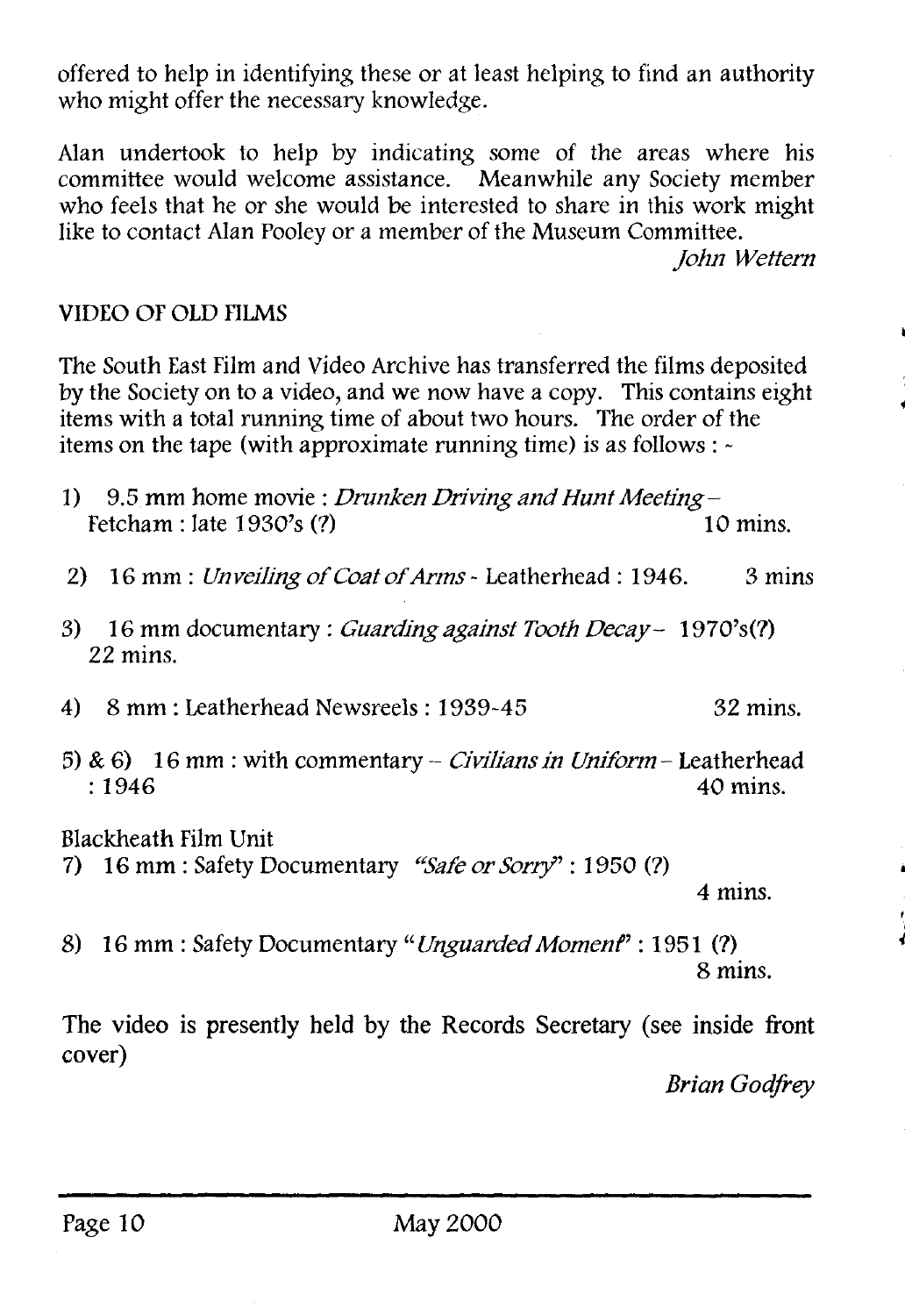# **FORTHCOMING EVENTS - VISITS and GUIDED WALKS**

#### **GUIDED WALKS**

### **Sundays, 4th June, 2nd July and 4th August**

**GUIDED WALKS round LEATHERHEAD leaving the Museum at 2.30 p.m. prompt. These walks are open to the public, and we do need more guides for them, (and also for Heritage Weekend, 16th and 17th Sept.) so if you could help with this, come on the first one to 'learn the ropes' and you can have a full text to lead any of the other walks.**

**Saturday 24th June, 11.0 a.m. - SLYFIELD MANOR. This visit is limited to 24 people and is already sold out with a short waiting list.**

**Saturday 15th June, 2.0 p.m. - PAINSHILL PARK. This will cost £3.80 (£3.30 concessions) payable on the day. Meet at ticket sales kiosk. Please send your application to Jack Barker.** *{Form enclosed with this Newsletter).*

**Saturday 12th August, 2.0 p.m. - Guided walk round ASHTEAD VILLAGE led by Howard Davies and Jack Willis. Donations of £1 for expenses and** Society funds, payable on the day. **Memorial Hall.**

**Please send your application to Howard Davies . (***Form enclosed with this Newsletter).*

**Saturday 16th & Sunday 17th September - HERITAGE WEEKEND. For details of all events look out for the Mole Valley booklet to be published later on.**

#### **LECTURES**

J

**All meetings are held in the Dixon Hall of the Letherhead Institute at 7.30 for 8.00 p.m. Entrance £1 for members and £2 for non-members, including coffee served from 7.30 p.m.**

**Full details of all lectures will appear in the August Newsletter, but here is the outline of the autumn programme:**

Friday 15th September. *"The Management and Historic Value of Ashtead Common "* **by Bob Warnock, Head Keeper of the Common.**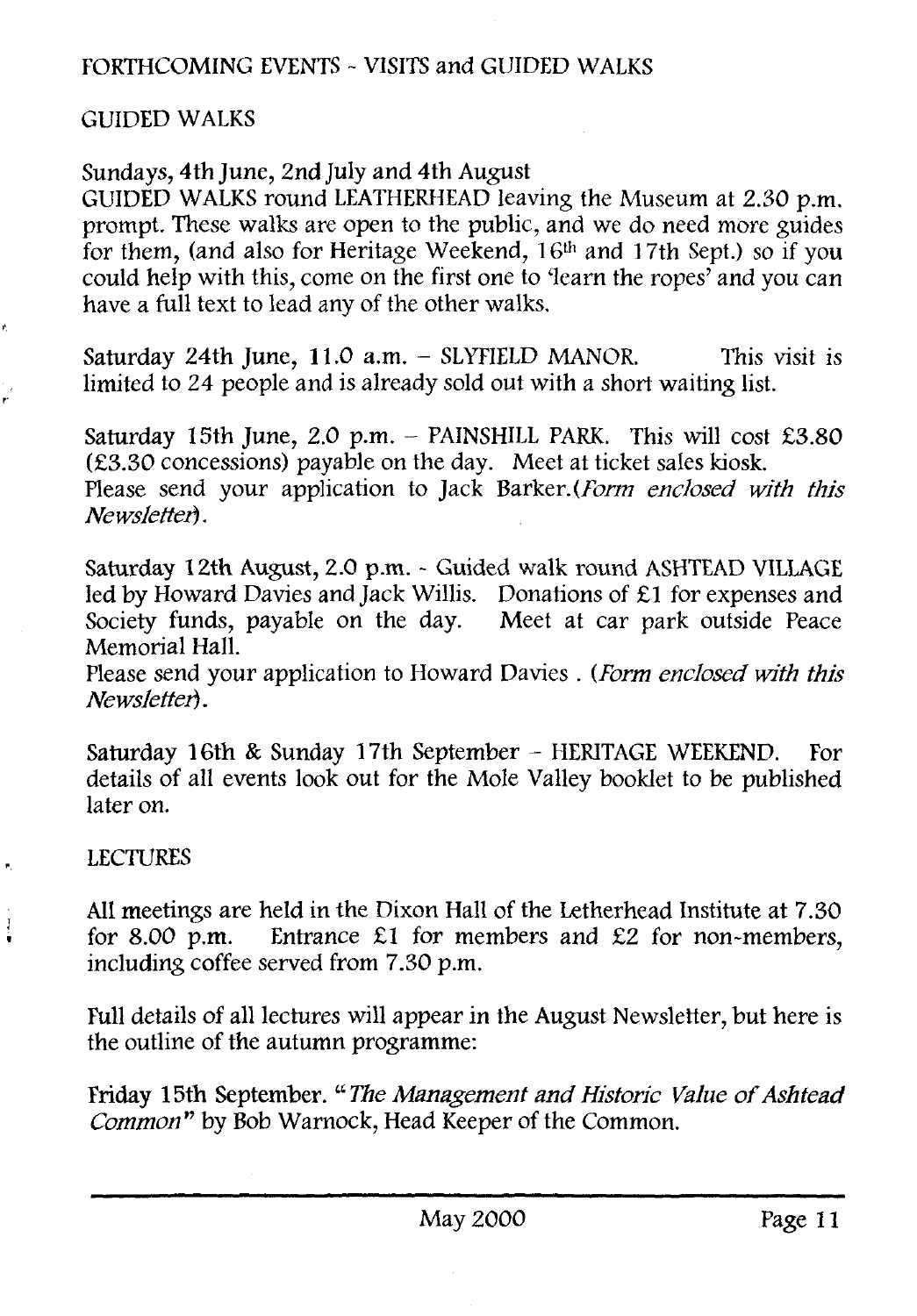Friday 20th October - Millennium Dallaway Lecture : "St. Mary & St. *Nicholas Church - the First M illennium "* **by Linda Heath.**

Friday 17th November. - "*The Surrey History Centre"* by Julian Pooley.

**Friday 15th December. Christmas Miscellany, arranged by Gordon Knowles - members' talks on the theme** *"Historical Hobbies".*

# **THE PROGRAMME - WHO CHOOSES IT?**

**Who arranges the programme of events for the Society? Lectures and visits don't organise themselves! Gordon Knowles is Programme Secretary and there is a small group to assist him consisting at present of Jack Barker, Linda Heath, Derek Renn and Pat Thursby who meet two or three times a year to work out the programme for the forthcoming year. If anyone would like to join this group they would be very welcome, and ideas from all members for lectures or visits are always welcomed. It is YOUR Society and the programme should be tailored to what you want to hear about and the places you want to visit, so do please give any suggestions for talks or visits to Gordon or any other member of the programme group. The inside front cover of this Newsletter gives some useful telephone numbers.**

*Linda Heath*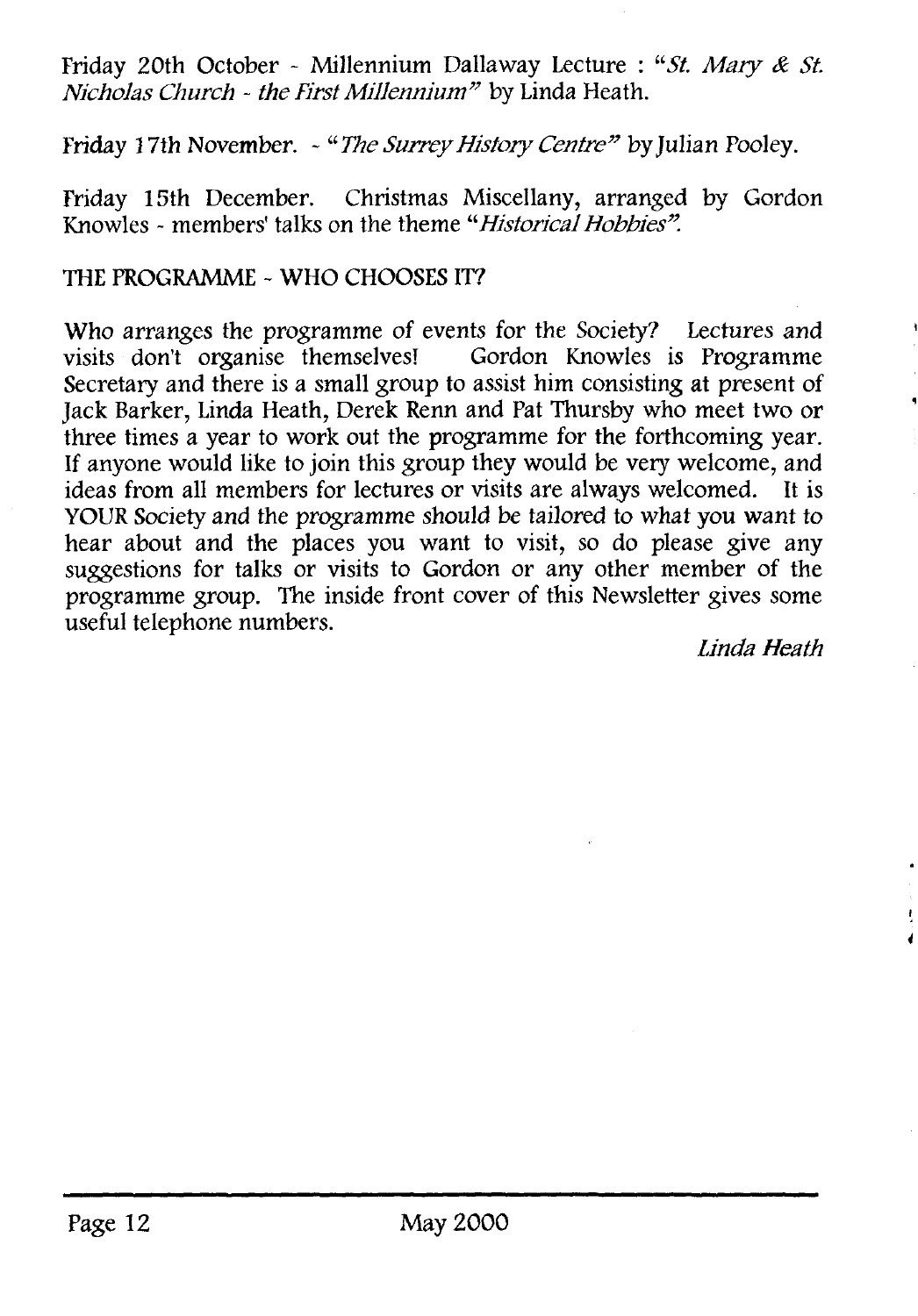# TALKS BY OUR SOCIETY'S MEMBERS

We are grateful to members of the Society who have given lectures on our behalf to other bodies : -

**January 2000 To The Oxted Society -** *"■Leatherhead-a Town at the Crossroads"* **by EDWINA VARDEY.**

**February, 2000 To Leatherhead Round Table -** *"Leatherhead in Old Photographs"* **by ALAN POOLEY and GOFF POWELL**

**March 2000 To All Saints School ~** "One Hundred Years in Leatherhead" by ALAN POOLEY AND **THELMA LUCAS**

**To Banstead USA - "** *O ld Leatherhead"* **by LINDA HEATH**

*Gordon Knowles*